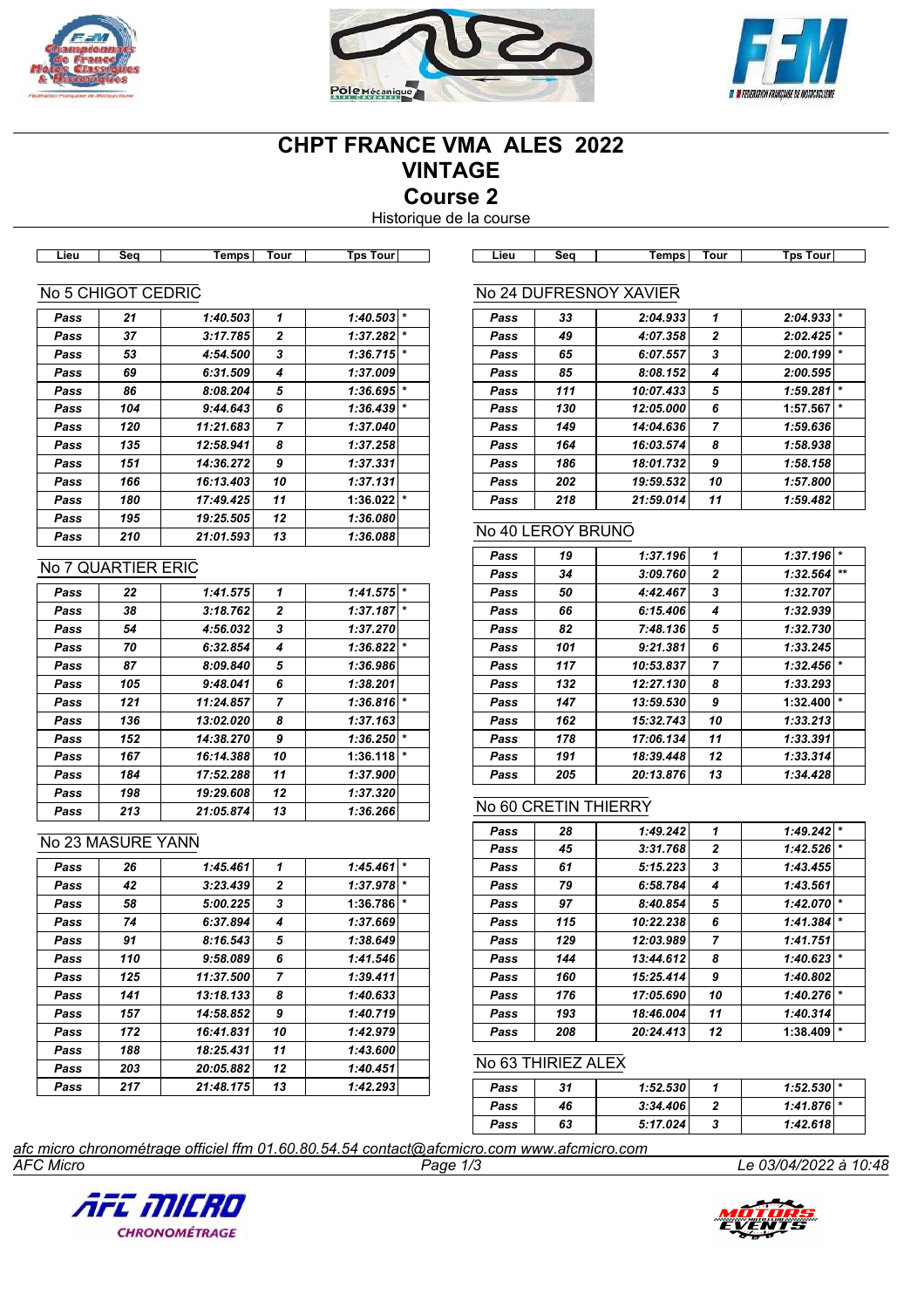





#### **VINTAGE** Course 2

Historique de la course

## No 63 THIRIEZ ALEX

| Pass | 78  | 6:58.509  | 4  | 1:41.485 |         |
|------|-----|-----------|----|----------|---------|
| Pass | 96  | 8:39.267  | 5  | 1:40.758 | $\star$ |
| Pass | 114 | 10:20.848 | 6  | 1:41.581 |         |
| Pass | 128 | 12:03.878 | 7  | 1:43.030 |         |
| Pass | 145 | 13:45.422 | 8  | 1:41.544 |         |
| Pass | 161 | 15:26.227 | 9  | 1:40.805 |         |
| Pass | 179 | 17:07.473 | 10 | 1:41.246 |         |
| Pass | 194 | 18:48.385 | 11 | 1:40.912 |         |
| Pass | 209 | 20:30.623 | 12 | 1:42.238 |         |
|      |     |           |    |          |         |

#### No 71 MOUNEY ALAIN

| Pass | 20  | 1:38.203  | 1            | 1:38.203 | $\star$ |
|------|-----|-----------|--------------|----------|---------|
| Pass | 35  | 3:10.499  | $\mathbf{2}$ | 1:32.296 | $+ +$   |
| Pass | 51  | 4:43.049  | 3            | 1:32.550 |         |
| Pass | 67  | 6:15.807  | 4            | 1:32.758 |         |
| Pass | 83  | 7:48.735  | 5            | 1:32.928 |         |
| Pass | 102 | 9:21.827  | 6            | 1:33.092 |         |
| Pass | 119 | 10:54.595 | 7            | 1:32.768 |         |
| Pass | 133 | 12:27.783 | 8            | 1:33.188 |         |
| Pass | 148 | 13:59.867 | 9            | 1:32.084 | $\star$ |
| Pass | 163 | 15:32.880 | 10           | 1:33.013 |         |
| Pass | 175 | 17:03.846 | 11           | 1:30.966 | $***$   |
| Pass | 189 | 18:35.102 | 12           | 1:31.256 |         |
| Pass | 204 | 20:06.199 | 13           | 1:31.097 |         |
|      |     |           |              |          |         |

### No 74 GILLES LAURENT

| Pass | 18  | 1:37.173  | 1              | 1:37.173 | $**$    |
|------|-----|-----------|----------------|----------|---------|
| Pass | 36  | 3:11.331  | $\overline{2}$ | 1:34.158 | $\star$ |
| Pass | 52  | 4:44.017  | 3              | 1:32.686 | $\star$ |
| Pass | 68  | 6:17.088  | 4              | 1:33.071 |         |
| Pass | 84  | 7:50.049  | 5              | 1:32.961 |         |
| Pass | 103 | 9:22.201  | 6              | 1:32.152 | $***$   |
| Pass | 118 | 10:54.204 | 7              | 1:32.003 | $***$   |
| Pass | 131 | 12:26.055 | 8              | 1:31.851 | $***$   |
| Pass | 146 | 13:57.367 | 9              | 1:31.312 | $***$   |

### No 76 DESBORDES CHRISTIAN

| Pass | 32  | 1:53.210  | 1              | 1:53.210 | $\star$ |
|------|-----|-----------|----------------|----------|---------|
| Pass | 48  | 3:37.155  | $\overline{2}$ | 1:43.945 | $\star$ |
| Pass | 64  | 5:21.945  | 3              | 1:44.790 |         |
| Pass | 81  | 7:07.542  | 4              | 1:45.597 |         |
| Pass | 99  | 8:53.616  | 5              | 1:46.074 |         |
| Pass | 116 | 10:40.631 | 6              | 1:47.015 |         |
| Pass | 134 | 12:28.603 | 7              | 1:47.972 |         |
| Pass | 150 | 14:15.985 | 8              | 1:47.382 |         |
| Pass | 165 | 16:03.604 | 9              | 1:47.619 |         |
| Pass | 181 | 17:49.484 | 10             | 1:45.880 |         |

| Lieu | Sea | Temps     | Tour | Tps Tourl |
|------|-----|-----------|------|-----------|
| Pass | 200 | 19:34.773 | 11   | 1:45.289  |
| Pass | 215 | 21:21.478 | 12   | 1:46.705  |

### No 82 GACHET YVAN

| Pass | 23  | 1:43.373  | 1            | 1:43.373 | $\ast$  |
|------|-----|-----------|--------------|----------|---------|
| Pass | 39  | 3:20.826  | $\mathbf{2}$ | 1:37.453 | $\ast$  |
| Pass | 55  | 4:58.668  | 3            | 1:37.842 |         |
| Pass | 71  | 6:36.492  | 4            | 1:37.824 |         |
| Pass | 90  | 8:14.447  | 5            | 1:37.955 |         |
| Pass | 108 | 9:51.260  | 6            | 1:36.813 | $\star$ |
| Pass | 124 | 11:27.835 | 7            | 1:36.575 | $\ast$  |
| Pass | 139 | 13:04.182 | 8            | 1:36.347 | $\ast$  |
| Pass | 155 | 14:39.693 | 9            | 1:35.511 | $\ast$  |
| Pass | 169 | 16:15.347 | 10           | 1:35.654 |         |
| Pass | 182 | 17:50.671 | 11           | 1:35.324 | $\ast$  |
| Pass | 196 | 19:25.725 | 12           | 1:35.054 | $\ast$  |
| Pass | 211 | 21:01.809 | 13           | 1:36.084 |         |

### No 85 GUERRY BENOIT

| Pass | 25  | 1:45.181  | 1              | 1:45.181 | $\star$ |
|------|-----|-----------|----------------|----------|---------|
| Pass | 41  | 3:22.571  | $\mathbf{2}$   | 1:37.390 | $\star$ |
| Pass | 57  | 4:59.240  | 3              | 1:36.669 | $\star$ |
| Pass | 73  | 6:37.307  | 4              | 1:38.067 |         |
| Pass | 89  | 8:13.836  | 5              | 1:36.529 | $\star$ |
| Pass | 107 | 9:50.290  | 6              | 1:36.454 | $\star$ |
| Pass | 123 | 11:26.572 | $\overline{7}$ | 1:36.282 | $\star$ |
| Pass | 138 | 13:02.919 | 8              | 1:36.347 |         |
| Pass | 154 | 14:39.232 | 9              | 1:36.313 |         |
| Pass | 170 | 16:15.727 | 10             | 1:36.495 |         |
| Pass | 183 | 17:51.464 | 11             | 1:35.737 | $\star$ |
| Pass | 197 | 19:26.239 | 12             | 1:34.775 | $\star$ |
| Pass | 212 | 21:01.955 | 13             | 1:35.716 |         |

#### No 118 SWEENEY MIKE

| Pass | 29  | 1:49.287  | 1              | 1:49.287 | $\star$ |
|------|-----|-----------|----------------|----------|---------|
| Pass | 43  | 3:24.165  | $\mathbf{2}$   | 1:34.878 | $\star$ |
| Pass | 59  | 5:00.986  | 3              | 1:36.821 |         |
| Pass | 75  | 6:39.840  | 4              | 1:38.854 |         |
| Pass | 92  | 8:17.396  | 5              | 1:37.556 |         |
| Pass | 109 | 9:54.334  | 6              | 1:36.938 |         |
| Pass |     | 11:30.000 | $\overline{7}$ | 1:35.666 |         |
| Pass | 140 | 13:09.023 | 8              | 1:39.023 |         |
| Pass | 156 | 14:46.655 | 9              | 1:37.632 |         |
| Pass | 171 | 16:25.530 | 10             | 1:38.875 |         |
| Pass | 187 | 18:06.534 | 11             | 1:41.004 |         |
| Pass | 201 | 19:46.260 | 12             | 1:39.726 |         |
| Pass | 216 | 21:27.363 | 13             | 1:41.103 |         |

*AFC Micro Page 2/3 Le 03/04/2022 à 10:48 afc micro chronométrage officiel ffm 01.60.80.54.54 contact@afcmicro.com www.afcmicro.com*